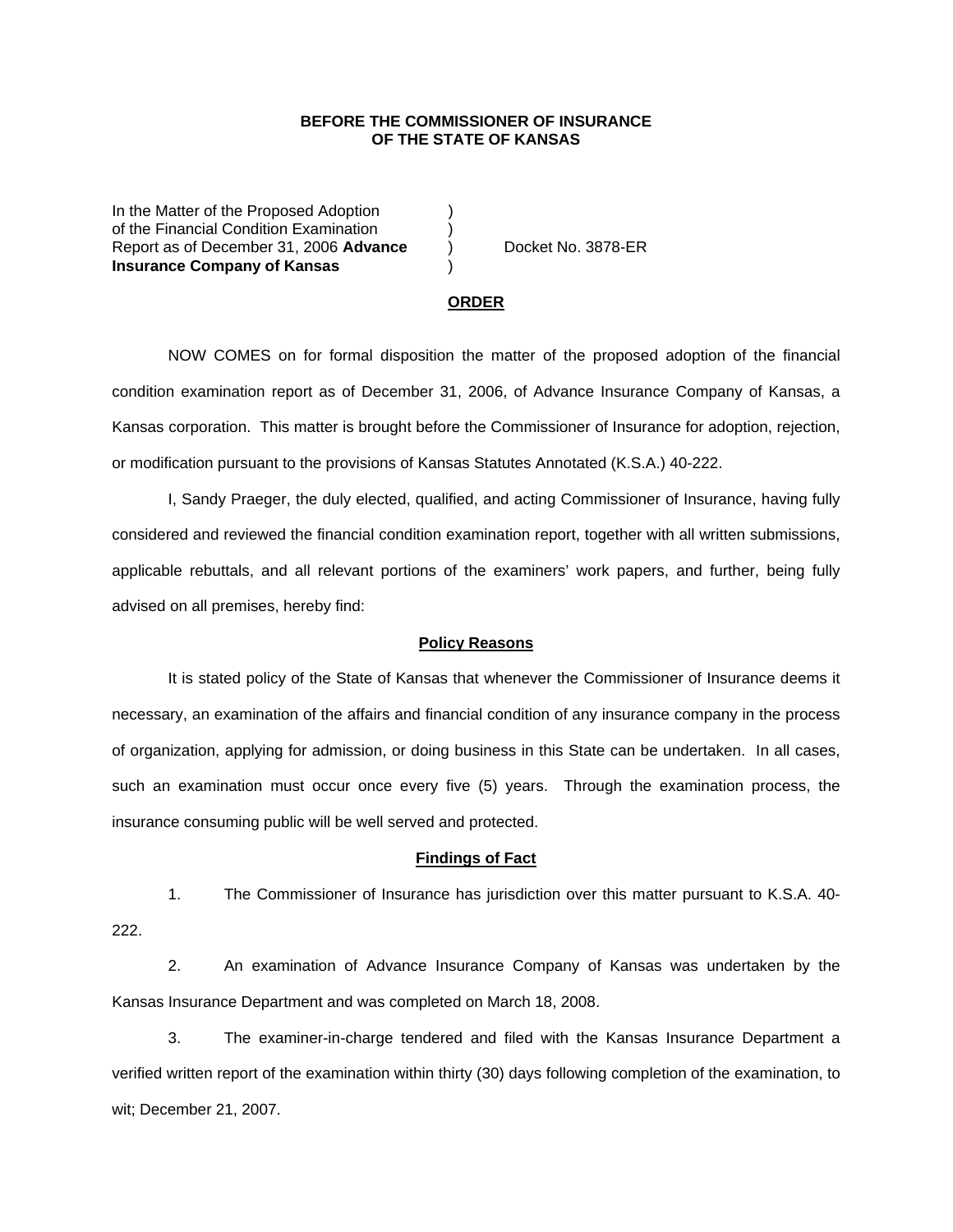4. Following receipt of the verified report, the Kansas Insurance Department transmitted the report to Advance Insurance Company of Kansas on April 21, 2008, with a duly executed notice advising the company of its opportunity to prepare and submit to the Kansas Insurance Department a written submission or rebuttal with respect to any and all matters contained in the report. Advance Insurance Company of Kansas was further advised that any written submission or rebuttal needed to be filed with the Kansas Insurance Department no later than thirty (30) days after receipt of the verified report.

 5. Advance Insurance Company of Kansas filed a written acceptance of the verified report on May 7, 2008.

6. Based upon the written submission tendered by Advance Insurance Company of Kansas the company took no exceptions to matters contained in the verified report.

 7. Within thirty (30) days of the end of the time period allowed for written submission or rebuttal, the Commissioner of Insurance fully reviewed the report, together with all written submissions and rebuttals provided by Advance Insurance Company of Kansas The Commissioner of Insurance further reviewed all relevant workpapers.

 8. No other written submissions or rebuttals were submitted by Advance Insurance Company of Kansas

## **Conclusion of Law**

9. K.S.A. 40-222(k)(2) provides:

"Within 30 days of the end of the period allowed for the receipt of written submissions or rebuttals, the commissioner shall fully consider and review the report, together with any written submissions or rebuttals and any relevant portions of the examiners workpapers and enter an order:

- (A) Adopting the examination report as filed or with modification or corrections. If the examination report reveals that the company is operating in violation of any law, regulation or prior order of the commissioner, the commissioner may order the company to take any action the commissioner considers necessary and appropriate to cure such violations; or
- (B) rejecting the examination report with directions to the examiners to reopen the examination for purposes of obtaining additional data, documentation or information, and refiling pursuant to subsection (k); or
- (C) call and conduct a fact-finding hearing in accordance with K.S.A. 40-281 and amendments thereto for purposes of obtaining additional documentation, data, information and testimony."